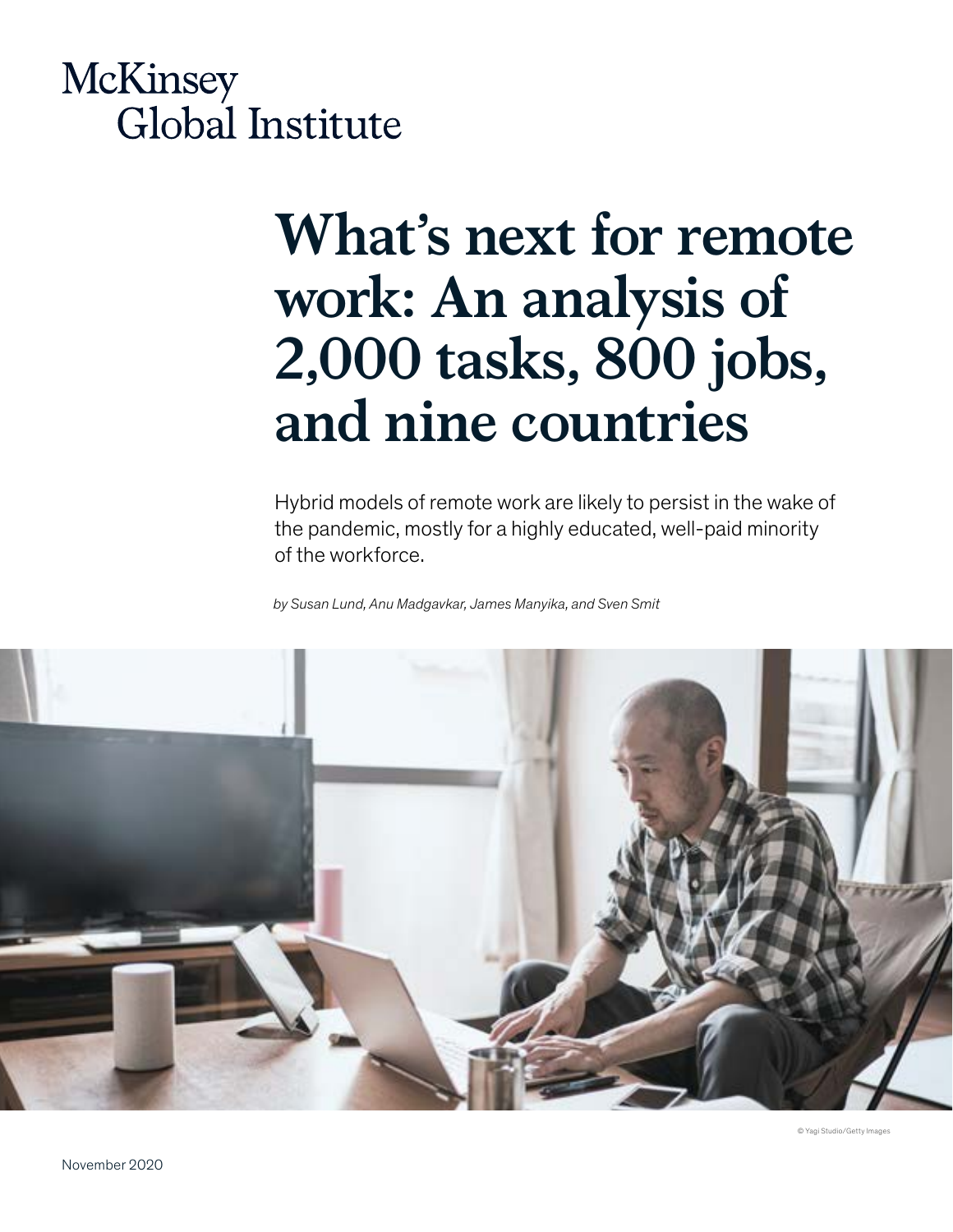For many workers, COVID-19's impact has depended greatly on one question: Can I work from home or am I tethered to my workplace? Quarantines, lockdowns, and self-imposed isolation have pushed tens of millions around the world to work from home, accelerating a workplace experiment that had struggled to gain traction before COVID-19 hit.

Now, well into the pandemic, the limitations and the benefits of remote work are clearer. Although many people are returning to the workplace as economies reopen—the majority could not work remotely at all—executives have indicated in surveys that hybrid models of remote work for some employees are here to stay. The virus has broken through cultural and technological barriers that prevented remote work in the past, setting in motion a structural shift in where work takes place, at least for some people.

Now that vaccines are awaiting approval, the question looms: To what extent will remote work persist? In this article, we assess the possibility for various work activities to be performed remotely. Building on the McKinsey Global Institute's body

of work on automation, AI, and the future of work, we extend our models to consider where work is performed.<sup>1</sup> Our analysis finds that the potential for remote work is highly concentrated among highly skilled, highly educated workers in a handful of industries, occupations, and geographies.

More than 20 percent of the workforce could work remotely three to five days a week as effectively as they could if working from an office. If remote work took hold at that level, [that would mean three](https://www.pewresearch.org/fact-tank/2020/03/20/before-the-coronavirus-telework-was-an-optional-benefit-mostly-for-the-affluent-few/#:~:text=Before%20the%20coronavirus%2C%20telework%20was,mostly%20for%20the%20affluent%20few&text=Along%20with%20shutting%20down%20sports,people%20to%20work%20from%20home.) to [four times as many people](https://ec.europa.eu/jrc/sites/jrcsh/files/jrc120945_policy_brief_-_covid_and_telework_final.pdf) working from home than before the pandemic and would have a profound impact on urban economies, transportation, and consumer spending, among other things.

More than half the workforce, however, has little or no opportunity for remote work. Some of their jobs require collaborating with others or using specialized machinery; other jobs, such as conducting CT scans, must be done on location; and some, such as making deliveries, are performed while out and about. Many of such jobs are low wage and more at risk from broad trends such as automation and digitization. Remote work thus risks accentuating inequalities at a social level.

**The virus has broken through cultural and technological barriers that prevented remote work in the past, setting in motion a structural shift in where work takes place, at least for some people.**

<sup>1</sup> *The future of work in Europe: Automation, workforce transitions, and the future geography of work*, McKinsey Global Institute, June 2020; *The future of work in America: People and places, today and tomorrow*, McKinsey Global Institute, July 2019; *Jobs lost, jobs gained: Workforce transitions in a time of automation*, McKinsey Global Institute, December 2017.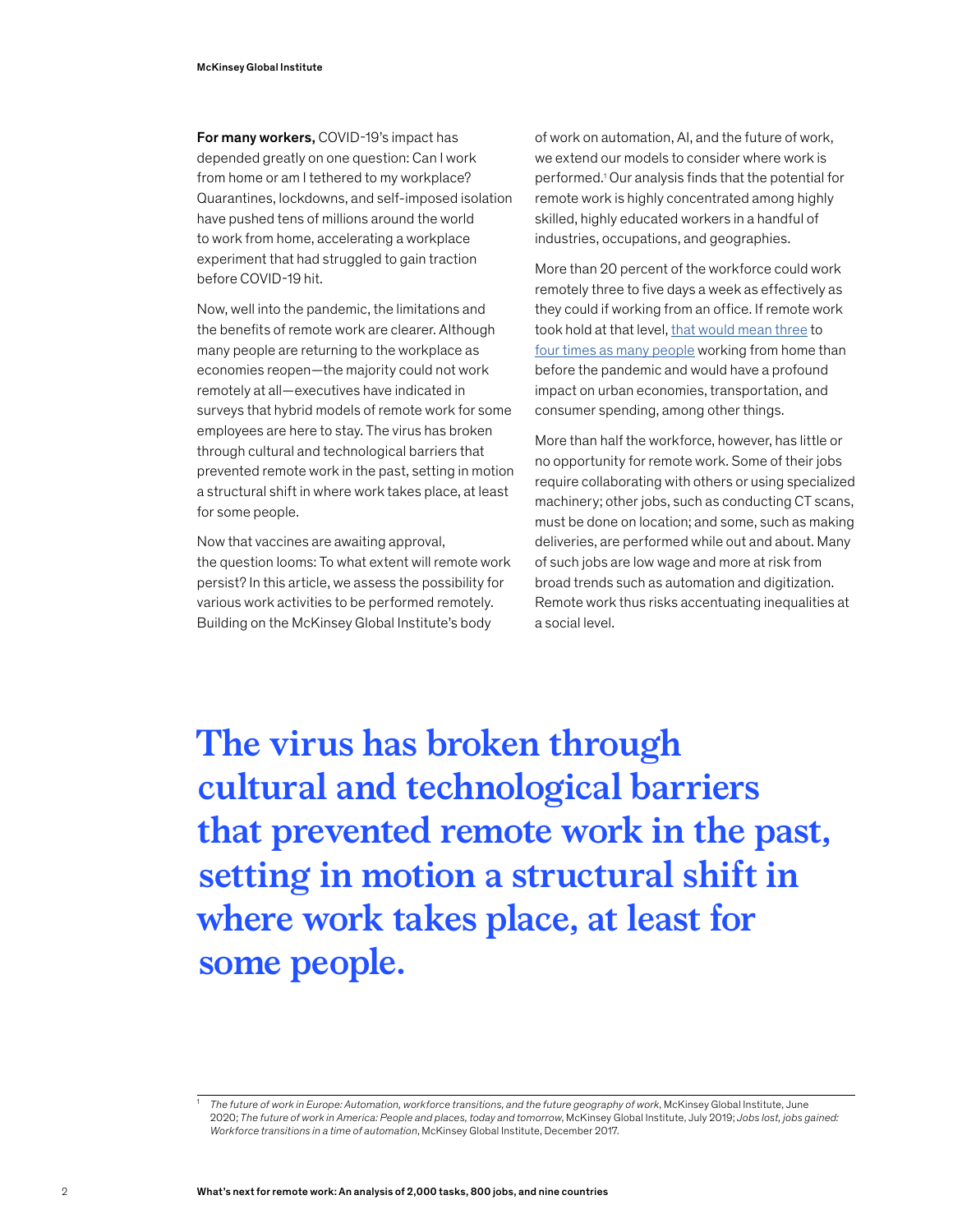

© NoSystem Images/Getty Images

#### **The potential for remote work is determined by tasks and activities, not occupations**

Remote work raises a vast array of issues and challenges for employees and employers. Companies are pondering how best to deliver coaching remotely and how to configure workspaces to enhance employee safety, among a host of other thorny questions raised by COVID-19. For their part, employees are struggling to find the best homework balance and equip themselves for working and collaborating remotely.

In this article, however, we aim to granularly define the activities and occupations that can be done from home to better understand the future staying power of remote work. We have analyzed the potential for remote work—or work that doesn't require interpersonal interaction or a physical presence at a specific worksite—in a range of countries, China, France, Germany, India, Japan, Mexico, Spain, the United Kingdom, and the United States. We used MGI's workforce model based on the Occupational Information Network (O\*NET) to analyze more than 2,000 activities in more than 800 occupations and identify which activities and occupations have the greatest potential for remote work.

The potential for remote work depends on the mix of activities undertaken in each occupation and on their physical, spatial, and interpersonal context. We first assessed the theoretical extent to which an activity can be done remotely. This depends on

whether a worker needs to be physically present on-site to do a task, interact with others, or use location-specific machinery or equipment.

Many physical or manual activities, as well as those that require use of fixed equipment, cannot be done remotely. These include providing care, operating machinery, using lab equipment, and processing customer transactions in stores. In contrast, activities such as information gathering and processing, communicating with others, teaching and counseling, and coding data can theoretically be done remotely.

Additionally, employers have found during the pandemic that although some tasks can be done remotely in a crisis, they are much more effectively done in person. These activities include coaching, counseling, and providing advice and feedback; building customer and colleague relationships; bringing new employees into a company; negotiating and making critical decisions; teaching and training; and work that benefits from collaboration, such as innovation, problem-solving, and creativity. If onboarding were to be done remotely, for instance, it would require significant rethinking of the activity to produce outcomes similar to those achieved in person.

For instance, while teaching has moved to remote work during the pandemic, parents and teachers alike say that quality has suffered. Similarly, courtrooms have functioned remotely but are unlikely to remain online going forward out of concern for legal rights and equity—some defendants lack adequate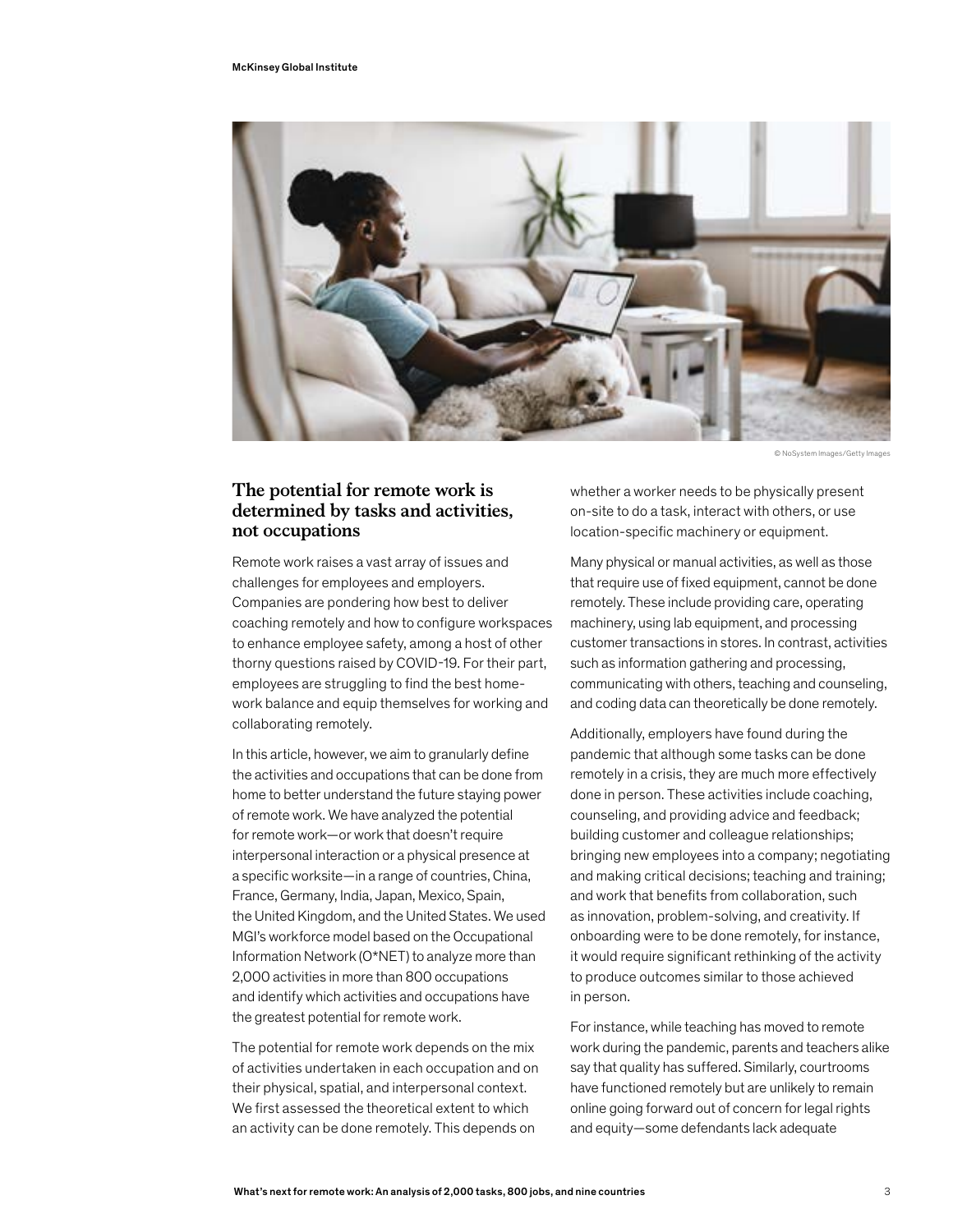Exhibit 1

#### Activities with the highest potential for remote work include updating knowledge and interacting with computers.



Note: The theoretical maximum includes all activities not requiring physical presence on-site; the effective potential includes only those activities that can be done remotely without losing effectiveness. Model based on more than 2,000 activities across more than 800 occupations. Source: McKinsey Global Institute analysis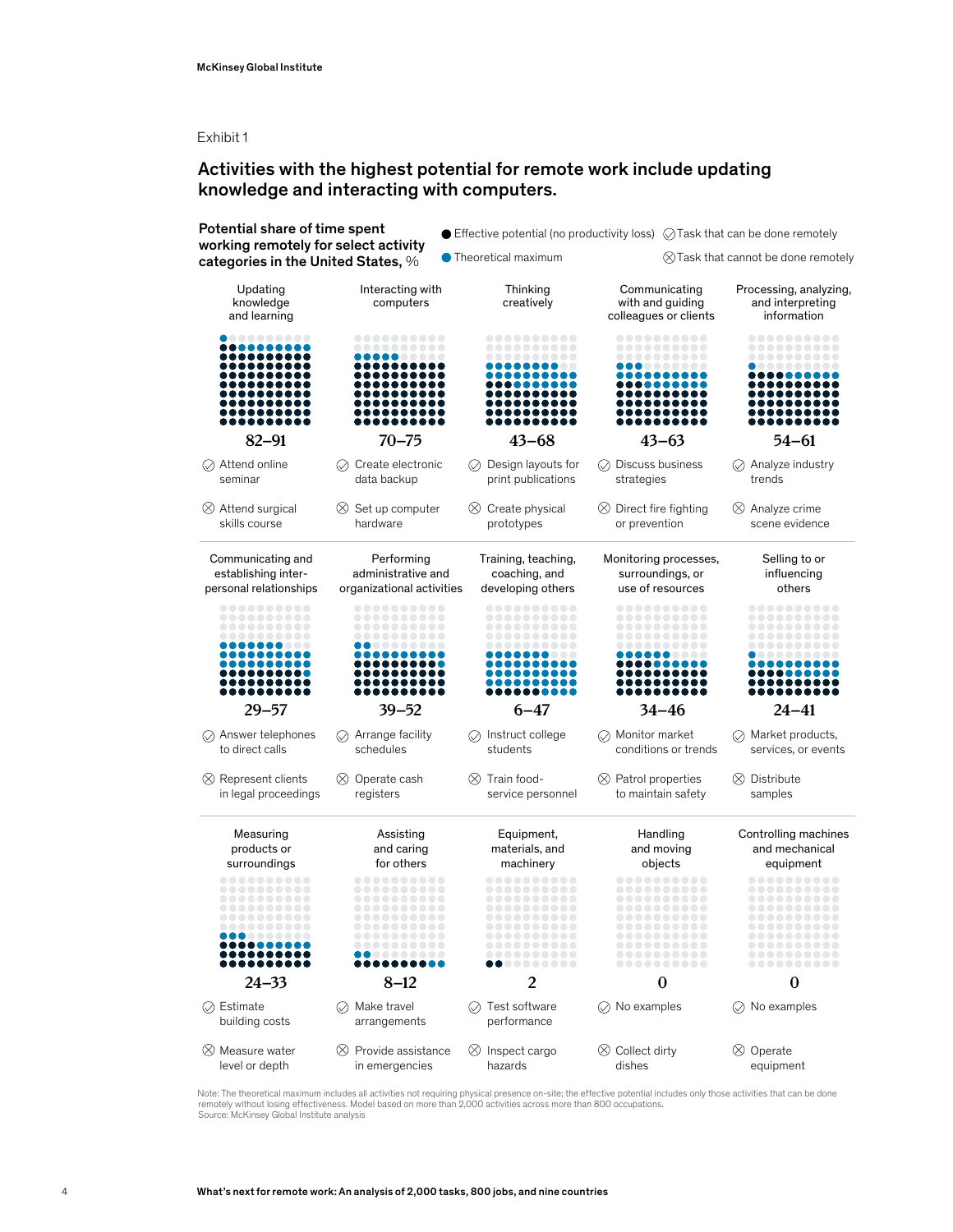connectivity and lawyers, and judges worry about missing nonverbal cues in video conferences.

So we have devised two metrics for remote work potential: the maximum potential, including all activities that theoretically can be performed remotely, and a lower bound for the effective potential for remote work, which excludes activities that have a clear benefit from being done in person (Exhibit 1).

To determine the overall potential for remote work for jobs and sectors, we use the time spent on different

activities within occupations. We find that remote work potential is concentrated in a few sectors. Finance and insurance has the highest potential, with three-quarters of time spent on activities that can be done remotely without a loss of productivity. Management, business services, and information technology have the next highest potential, all with more than half of employee time spent on activities that could effectively be done remotely (Exhibit 2). These sectors are characterized by a high share of workers with college degrees or higher.

Exhibit 2

## The finance, management, professional services, and information sectors have the highest potential for remote work.



Note: The theoretical maximum includes all activities not requiring physical presence on-site; the effective potential includes only those activities that can be done remotely without losing effectiveness. Model based on more than 2,000 activities across more than 800 occupations. Source: McKinsey Global Institute analysis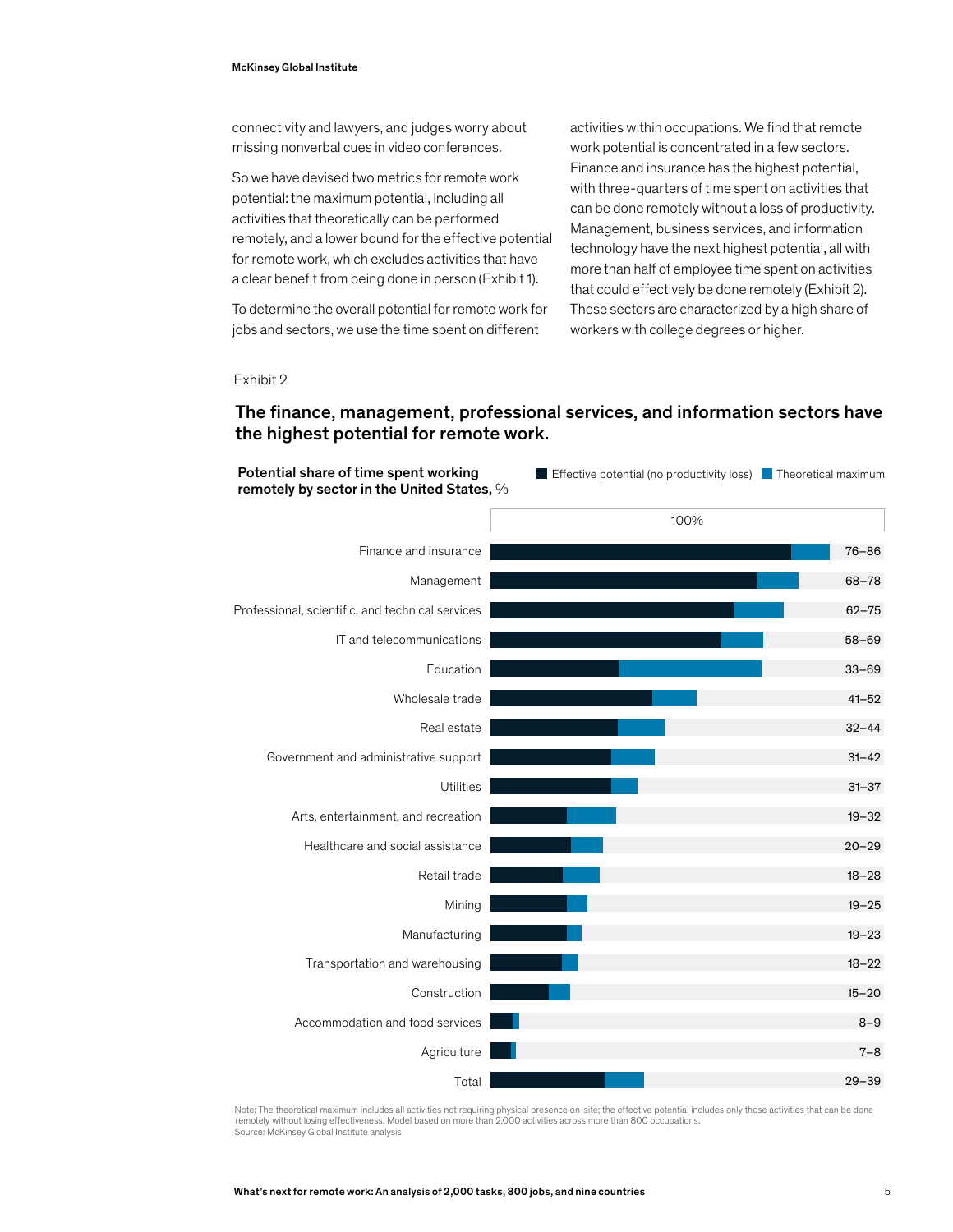

© Liyao Xie/Getty Images

#### **Remote work potential is higher in advanced economies**

The potential for remote work varies across countries, a reflection of their sector, occupation, and activity mix. Business and financial services are a large share of the UK economy, for example, and it has the highest potential for remote work among the countries we examined. Its workforce could theoretically work remotely one-third of the time without a loss of productivity, or almost half the time but with diminished productivity. (Exhibit 3). Other advanced economies are not far behind; their workforces could dedicate 28 to 30 percent of the time to working remotely without losing productivity.

In emerging economies, employment is skewed toward occupations that require physical and manual activities in sectors like agriculture and manufacturing. The potential for time spent on remote work drops to 12 to 26 percent in the emerging economies we assessed. In India, for instance, the workforce could spend just 12 percent of the time working remotely without losing effectiveness. Although India is known globally for its high-tech and financial services industries, the vast majority of its workforce of 464 million is employed in occupations like retail services and agriculture that cannot be done remotely.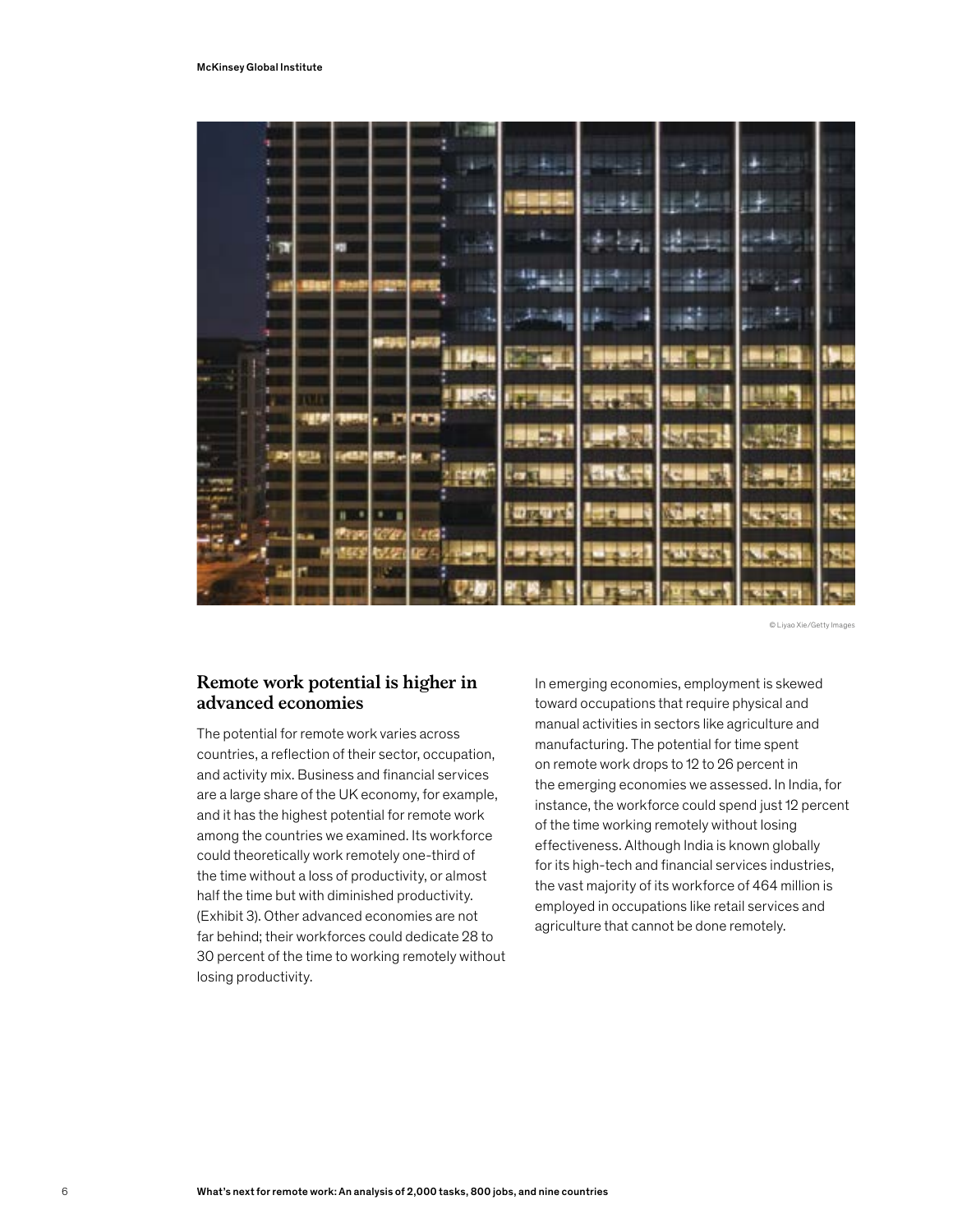#### Exhibit 3

#### Labor forces in advanced economies can spend more time working remotely than workforces in emerging economies.



#### Potential share of time spent working remotely by country, %

Note: The theoretical maximum includes all activities not requiring physical presence on-site; the effective potential includes only those activities that can be done<br>remotely without any loss of effectiveness. Model based Source: McKinsey Global Institute analysis

**Although India is known globally for its high-tech and financial services industries, the vast majority of its workforce of 464 million is employed in occupations like retail services and agriculture that cannot be done remotely.**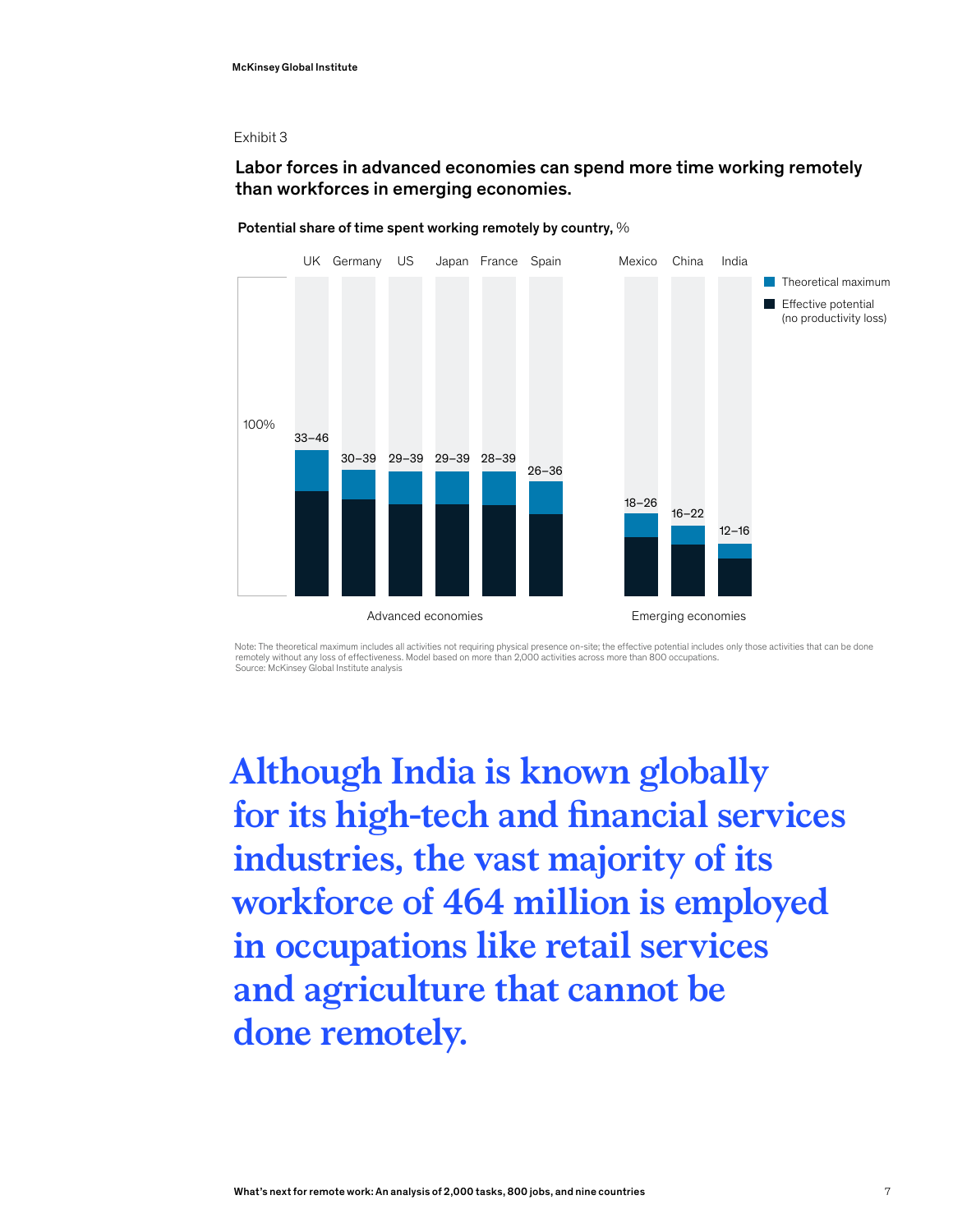

© Supersizer/Getty Images

#### **A hybrid model that combines some remote work with work in an office is possible for occupations with high remote work potential**

For most workers, some activities during a typical day lend themselves to remote work, while the rest of their tasks require their on-site physical presence. In the US workforce, we find that just 22 percent of employees can work remotely between three and five days a week without affecting productivity, while only 5 percent could do so in India. In contrast, 61 percent of the workforce in the United States can work no more than a few hours a week remotely or not at all. The remaining 17 percent of the workforce could work remotely partially, between one and three days per week (Exhibit 4).

Consider a floral designer. We estimate that between half and one-quarter of his job can be done remotely. He can take orders by phone or online and contract for delivery through an app, but floral arrangement itself requires being in a shop where the flowers are stored in a refrigerated case and ribbons, moss, vases, and other materials used to create a floral design are at hand. To make a floral designer's job more remote would require dividing his various tasks among all employees in a flower shop. In contrast, credit analysts, database administrators, and tax preparers, among others,

can do virtually all of their work remotely. In general, workers whose jobs require cognitive thinking and problem solving, managing and developing people, and data processing have the greatest potential to work from home. These employees also tend to be among the highest paid.

The ability to work remotely also depends on the need to use specialized equipment. According to our analysis, a chemical technician could work remotely only a quarter of the time because much of her work must be done in a lab housing the equipment she needs. Among healthcare occupations, general practitioners who can use digital technologies to communicate with patients have a much greater potential for remote work than surgeons and x-ray technicians, who need advanced equipment and tools to do their work. Thus, among health professionals overall, the effective remote work potential is just 11 percent.

Even for the same activity, the context in which a job is done matters. Consider the activity "analyzing data or information," which can be done remotely by a statistician or financial analyst but not by a surveyor. Crime scene analysts and workers who analyze consumer trends both engage in what O\*NET describes as "getting, processing, analyzing, documenting and interpreting information," but the former must go to the location of, say,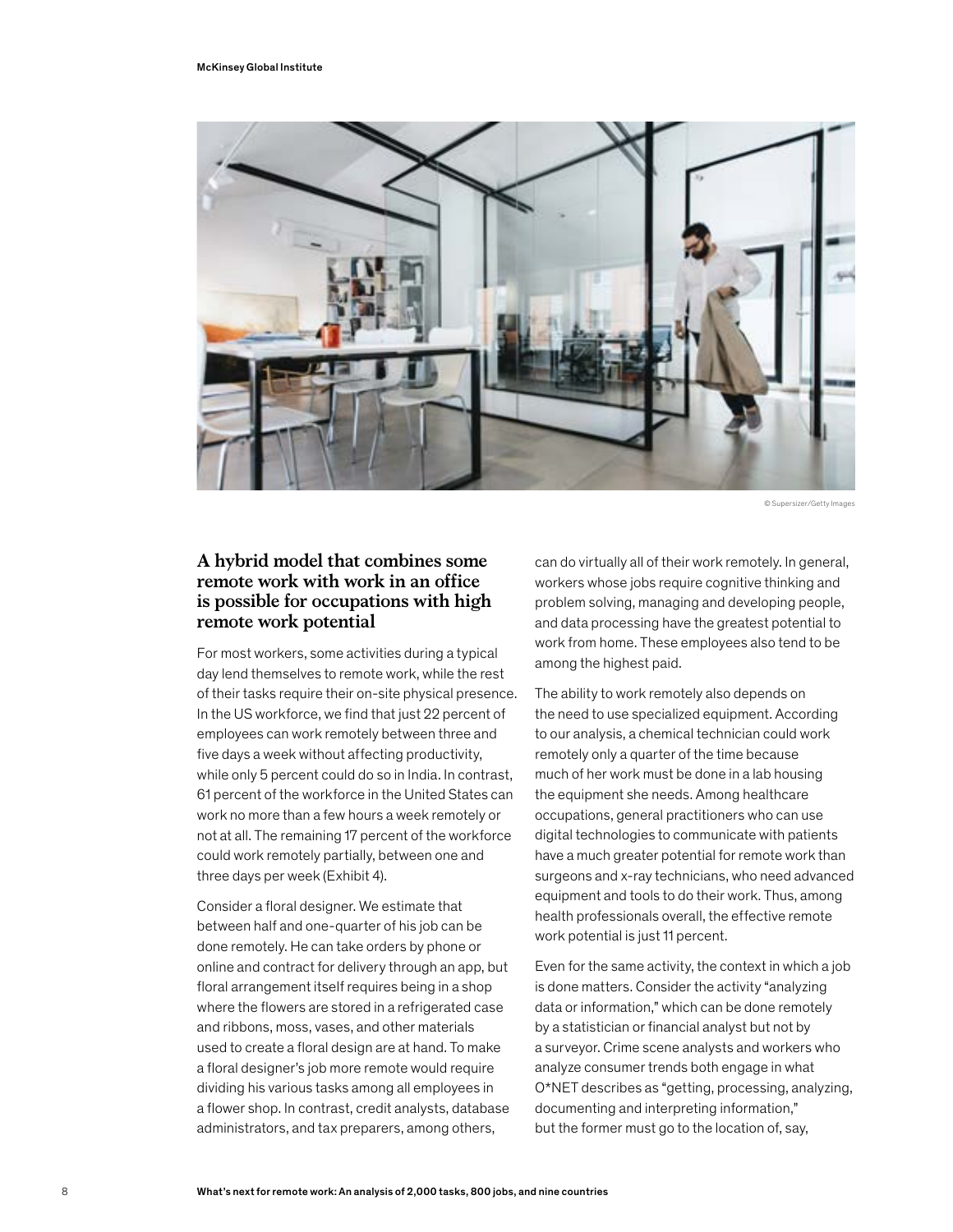#### Exhibit 4

#### While the majority of the workforce cannot work remotely, up to one quarter in advanced economies can do so three to five days a week.



Workforce with remote-work potential by number of days per week, % of 2018 workforce Number of days per week of potential remote work without productivity loss (effective potential)<sup>1</sup>

Note: Figures may not sum to 100%, because of rounding.

<sup>1</sup>The effective potential includes only those activities that can be done remotely without losing effectiveness. Model based on more than 2,000 activities across more than 800 occupations.

Source: McKinsey Global Institute analysis

a murder while the latter can do his work in front of a computer at home. A travel agent can calculate the cost of goods or services from a kitchen table, but a grocery clerk does that from behind a counter in a store.

And then there are jobs that require workers to be on-site or in person more than four days a week. Due to the physical nature of most of their work activities, occupations such as transportation, food services, property maintenance, and agriculture offer little or no opportunity for remote work. Building inspectors must go to a building or construction site. Nursing assistants must work in a healthcare facility. Many jobs declared essential by governments during the pandemic—nursing, building maintenance, and garbage collection, for example—fall into this category of jobs with low remote work potential.

This mixed pattern of remote and physical activities of each occupation helps explain the results of a recent [McKinsey survey of 800 corporate](https://www.mckinsey.com/featured-insights/future-of-work/what-800-executives-envision-for-the-postpandemic-workforce)  [executives](https://www.mckinsey.com/featured-insights/future-of-work/what-800-executives-envision-for-the-postpandemic-workforce) around the world. Across all sectors, 38 percent of respondents expect their remote employees to work two or more days a week away from the office after the pandemic, compared to 22 percent of respondents surveyed before the pandemic. But just 19 percent of respondents to the most recent survey said they expected employees to work three or more days remotely. This suggests that executives anticipate operating their businesses with [a hybrid model](https://www.mckinsey.com/business-functions/organization/our-insights/reimagining-the-postpandemic-workforce) of some sort, with employees working remotely and from an office during the workweek. JPMorgan already has a plan for its 60,950 employees to work from home one or two weeks a month or two days a week, depending on the line of business.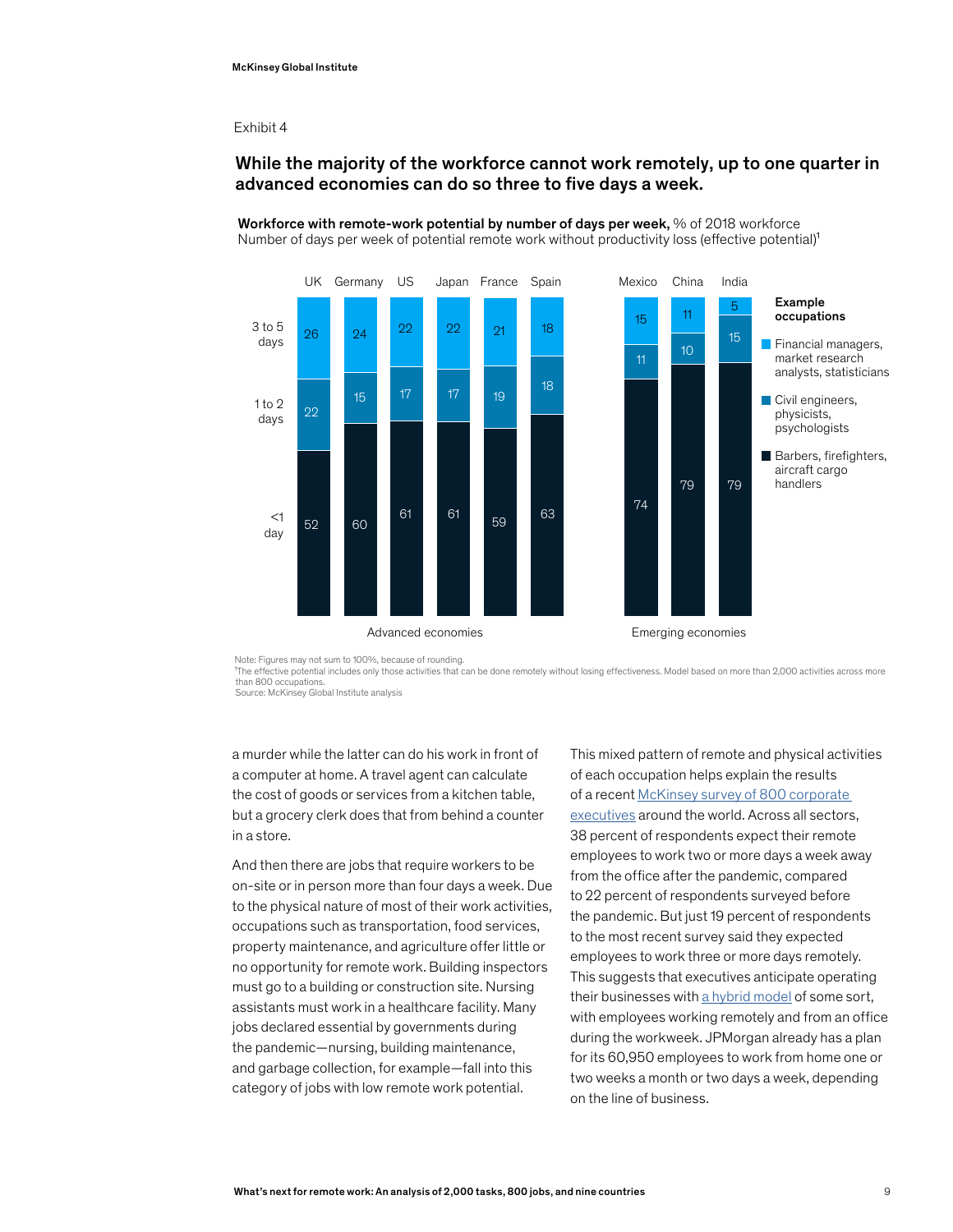

© YIN WENJIE/Getty Image

#### **Hybrid remote work has important implications for urban economies**

Currently, only a small share of the workforce in advanced economies—typically between 5 and 7 percent—regularly works from home. A shift to 15 to 20 percent of workers spending more time at home and less in the office could have profound impacts on urban economies. More people working remotely means fewer people commuting between home and work every day or traveling to different locations for work. This could have significant economic consequences, including on transportation, gasoline and auto sales, restaurants and retail in urban centers, demand for office real estate, and other consumption patterns.

A McKinsey survey of office space managers conducted in May found that after the pandemic, they expect a 36 percent increase in worktime outside their offices, affecting main offices and satellite locations. This means companies will need less office space, and several are already planning to reduce real estate expenses. [Moody's](https://www.usatoday.com/story/money/2020/07/13/jobs-home-more-people-telecommute-office-market-could-shrivel/5410812002/)  [Analytics predicts](https://www.usatoday.com/story/money/2020/07/13/jobs-home-more-people-telecommute-office-market-could-shrivel/5410812002/) that the office vacancy rate

in the United States will climb to 19.4 percent, compared to 16.8 percent at the end of 2019, and rise to 20.2 percent by the end of 2022. A survey of 248 US chief operating officers found that one-third plan to reduce office space in the coming years as leases expire.

The impact of that will reverberate through the restaurants and bars, shops, and services businesses that cater to office workers and will put a dent in some state and local tax revenues. For example, REI [plans to sell off its new corporate](https://www.washingtonpost.com/business/2020/08/12/rei-seattle-headquarters-commercial-real-estate/)  [headquarters](https://www.washingtonpost.com/business/2020/08/12/rei-seattle-headquarters-commercial-real-estate/) before even moving in and instead begin operating from satellite offices. In contrast, [Amazon recently signed leases](https://www.wsj.com/articles/amazon-bets-on-office-based-work-with-expansion-in-major-cities-11597741203?mod=hp_lead_pos2) for a total of 900,000 feet of office space in six cities around the United States, citing the lack of spontaneity in virtual teamwork.

Nor is residential real estate immune from the impact of remote work. As tech companies announced plans for permanent remote work options, the median price of a one-bedroom rental in San Francisco dropped 24.2 percent compared to a year ago, while in New York City, which had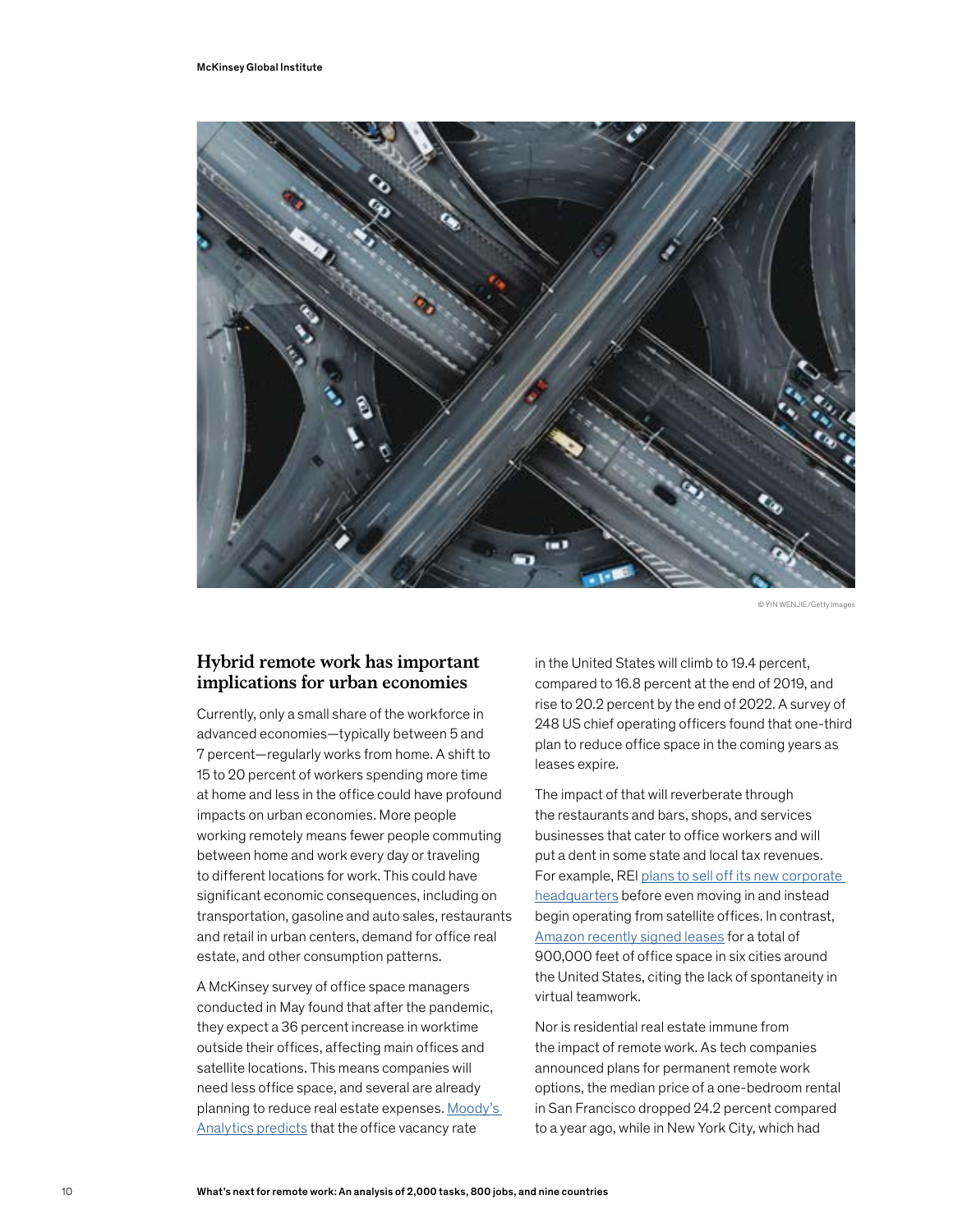roughly 28,000 residents in every square mile at the start of 2020, 15,000 rental apartments were [empty](https://www.cnbc.com/2020/09/10/manhattan-rental-market-plunges-leaving-15000-empty-apartments.html) in September, the most vacancies in recorded history. Conversely, bidding wars are breaking out in suburbs and smaller cities as remote workers seek less harried, less expensive lifestyles and homes with a room that can serve as an office or gym though it is unclear how successful companies will be with workers scattered in far-flung locales.

Remote workers may also shift consumption patterns. Less money spent on transportation, lunch, and wardrobes suitable for the office may be shifted to other uses. Sales of home office equipment, digital tools, and enhanced connectivity gear have boomed.

Whether the shift to remote work translates into spreading prosperity to smaller cities remains to be seen. Previous MGI research in the United States and Europe has shown a trend toward [greater](https://www.mckinsey.com/featured-insights/future-of-work/the-future-of-work-in-america-people-and-places-today-and-tomorrow)  [geographic concentration of work](https://www.mckinsey.com/featured-insights/future-of-work/the-future-of-work-in-america-people-and-places-today-and-tomorrow) in megacities like London and New York and high-growth hubs, including Seattle and [Amsterdam](https://www.mckinsey.com/featured-insights/future-of-work/the-future-of-work-in-europe). These locales have attracted many of the same type of younger, highly educated workers who can best work remotely. It remains to be seen whether the shift to remote work slows that trend, or whether the most vibrant cities remain magnets for such people.

**As tech companies announced plans for permanent remote work options, the median price of a one-bedroom rental in San Francisco dropped 24.2 percent compared to a year ago, while in New York City, which had roughly 28,000 residents in every square mile at the start of 2020, [15,000 rental apartments](https://www.cnbc.com/2020/09/10/manhattan-rental-market-plunges-leaving-15000-empty-apartments.html)  [were empty](https://www.cnbc.com/2020/09/10/manhattan-rental-market-plunges-leaving-15000-empty-apartments.html) in September, the most vacancies in recorded history.**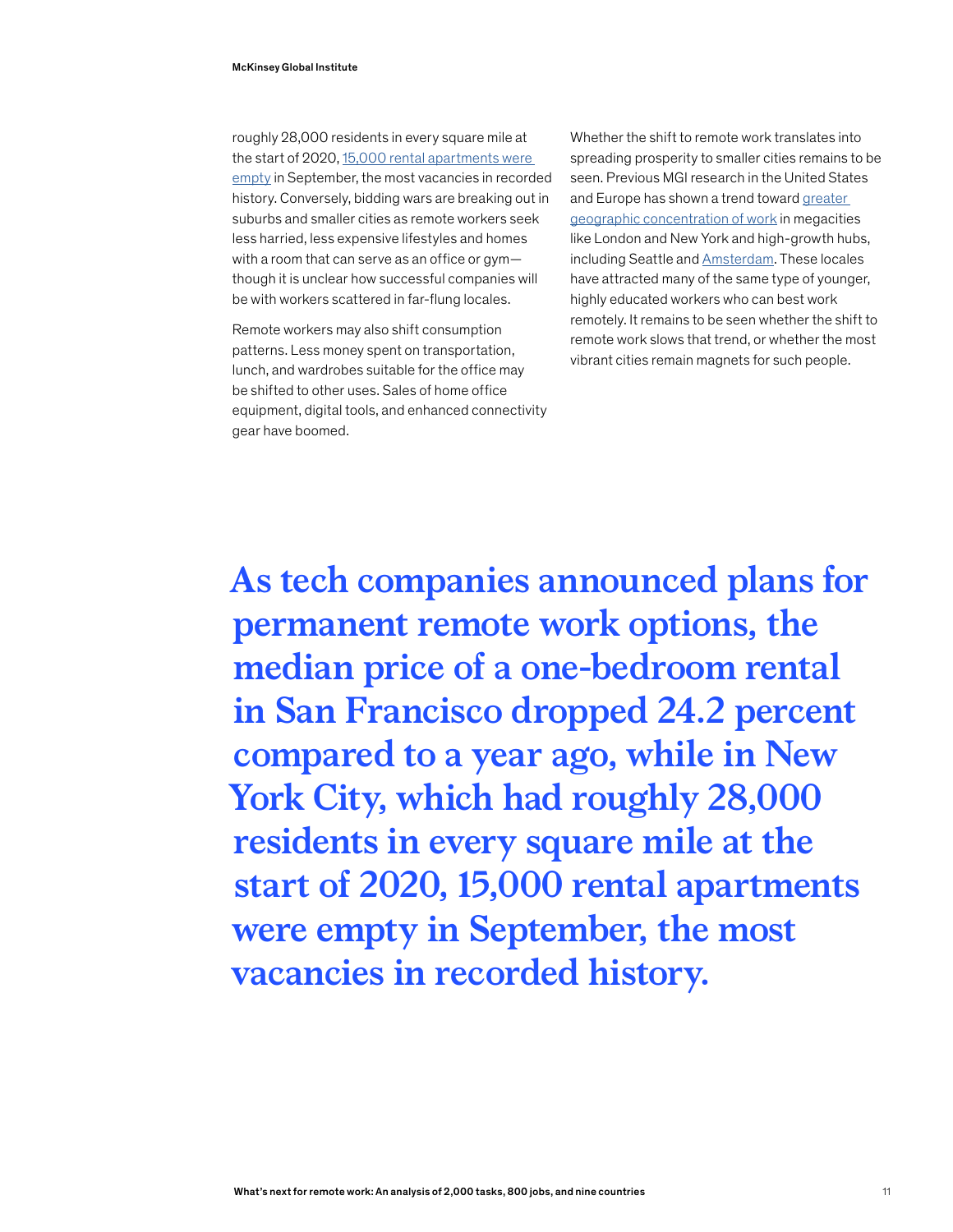

© Chee Gin Tan/Getty Image

### **Organizations will have to adjust their practices to capture potential productivity gains from remote work**

Is remote work good for productivity? Ultimately, the answer may determine its popularity, especially given the [long period of waning labor productivity](https://www.mckinsey.com/~/media/mckinsey/featured insights/meeting societys expectations/solving the productivity puzzle/mg-solving-the-productivity-puzzle--report-february-2018.ashx) that preceded the pandemic. So far, there is scant clarity—and widespread contradiction—about the productivity impact. Some 41 percent of employees who responded to a McKinsey consumer survey in May said they were more productive working remotely than in the office. As employees have gained experience working remotely during the pandemic, their confidence in their productivity has grown, with the number of people saying they

worked more productively increasing by 45 percent from April to May.

With nine months of experience under their belts, more employers are seeing [somewhat better](https://conference-board.org/pdfdownload.cfm?masterProductID=20874)  [productivity](https://conference-board.org/pdfdownload.cfm?masterProductID=20874) from their remote workers. Interviews with chief executives about remote work elicited a mixed range of opinions. [Some express confidence](https://www.wsj.com/articles/what-ceos-really-think-about-remote-work-11600853405) that remote work can continue, while others say they see few positives to remote work.

One impediment to productivity may be connectivity. A researcher at Stanford University found that only 65 percent of Americans surveyed said they [had fast enough internet service](https://news.stanford.edu/2020/06/29/snapshot-new-working-home-economy/) to support viable video calls, and in many parts of the developing world, the connectivity infrastructure is sparse or

**With nine months of experience under their belts, more employers are seeing [somewhat better productivity](https://conference-board.org/pdfdownload.cfm?masterProductID=20874) from their remote workers.**